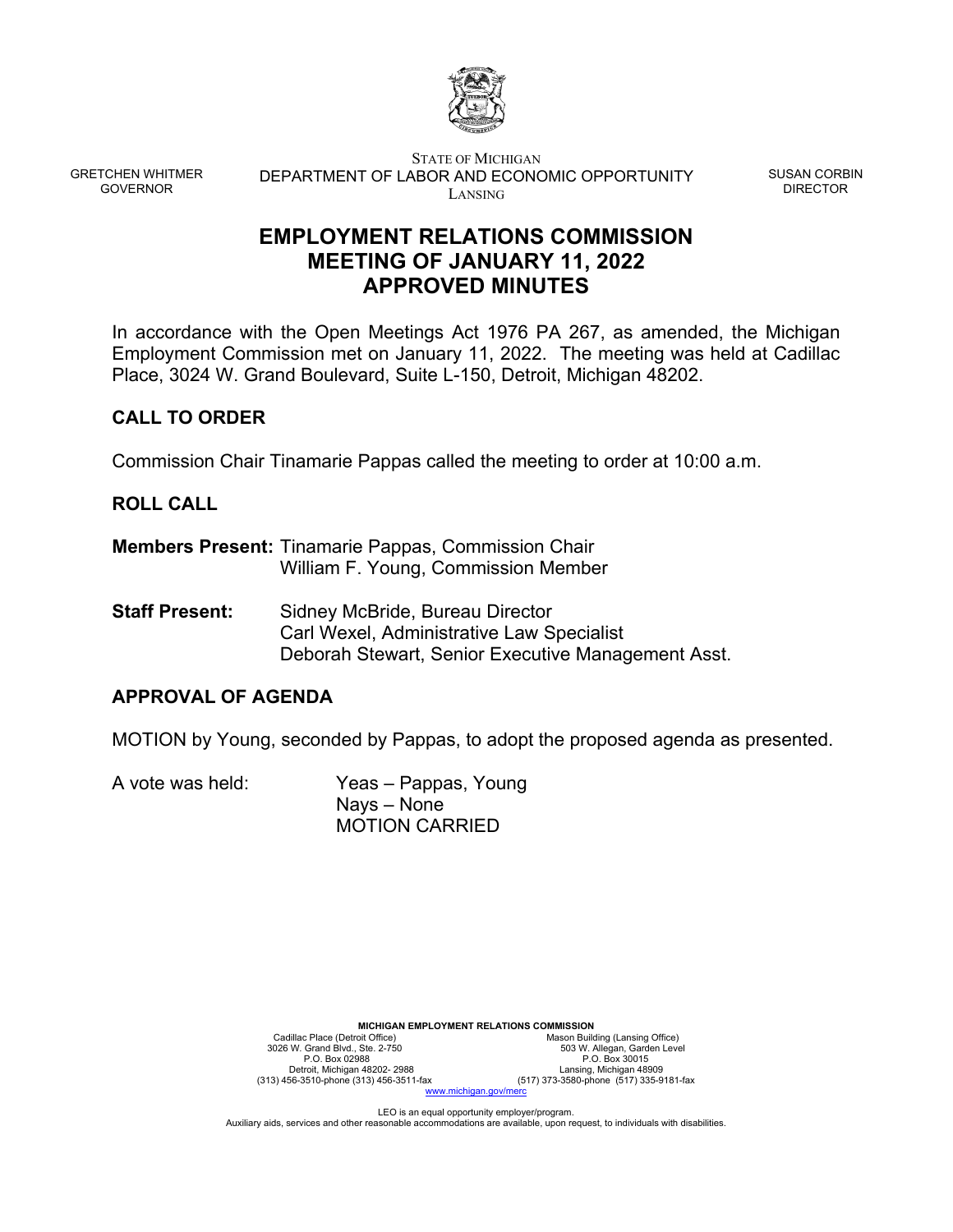## **APPROVAL OF MINUTES**

MOTION by Young, seconded by Pappas, to approve the proposed minutes of the regular MERC monthly meeting of December 14, 2021, as submitted.

| A vote was held | Yeas - Pappas, Young  |
|-----------------|-----------------------|
|                 | Nays – None           |
|                 | <b>MOTION CARRIED</b> |

#### **DIRECTOR'S REPORT**

Report summaries for December 31, 2021 were as follows:

- MOAHR ALJ Reports— Overall total of 106 cases pending at MOAHR including 8 at the ready to write stage.
- Appellate Report—3 MERC cases pending before the Michigan Court of Appeals with no known change in the status as of the date of this meeting.
- MERC Cases in Commission Review—10 cases listed on the report where 5 were issued during December 2021 and one is on the agenda for action today.

The next group of reports relate to the monthly case activity for the various case types within the agency during December, 2021. In sum-

- Election Certifications and Trends Reports indicate the agency conducted 1 election, issued 3 certifications of bargaining representative, and issued 2 UC decisions.
- ULP Trends Report showed 10 newly initiated ULP cases, 5 ULP cases with parties agreeing to participate in voluntary mediation, 5 MERC decisions were issued along with 1 administrative case dismissal, and 8 cases referred to MOAHR for hearings.
- Mediation Activity Trends Report showed 87 collective bargaining cases initiated, 71 mediation conferences held, and 40 cases settled through mediation.
- New MERC Cases Report indicated a total of 131 cases were initiated that comprised of 29 grievance, 87 collective bargaining, 5 elections, and 10 ULP cases.
- Finally, 10 Contract Bargaining cases were in the hearing stage during December 2021, specifically, 6 in Act 312 Arbitration and 4 in Fact finding. Two Fact Finding Reports were issued, one settled, and one is pending the outcome of a ULP dispute. As to the Act 312 numbers, two cases settled, and one is on hold by order of the court.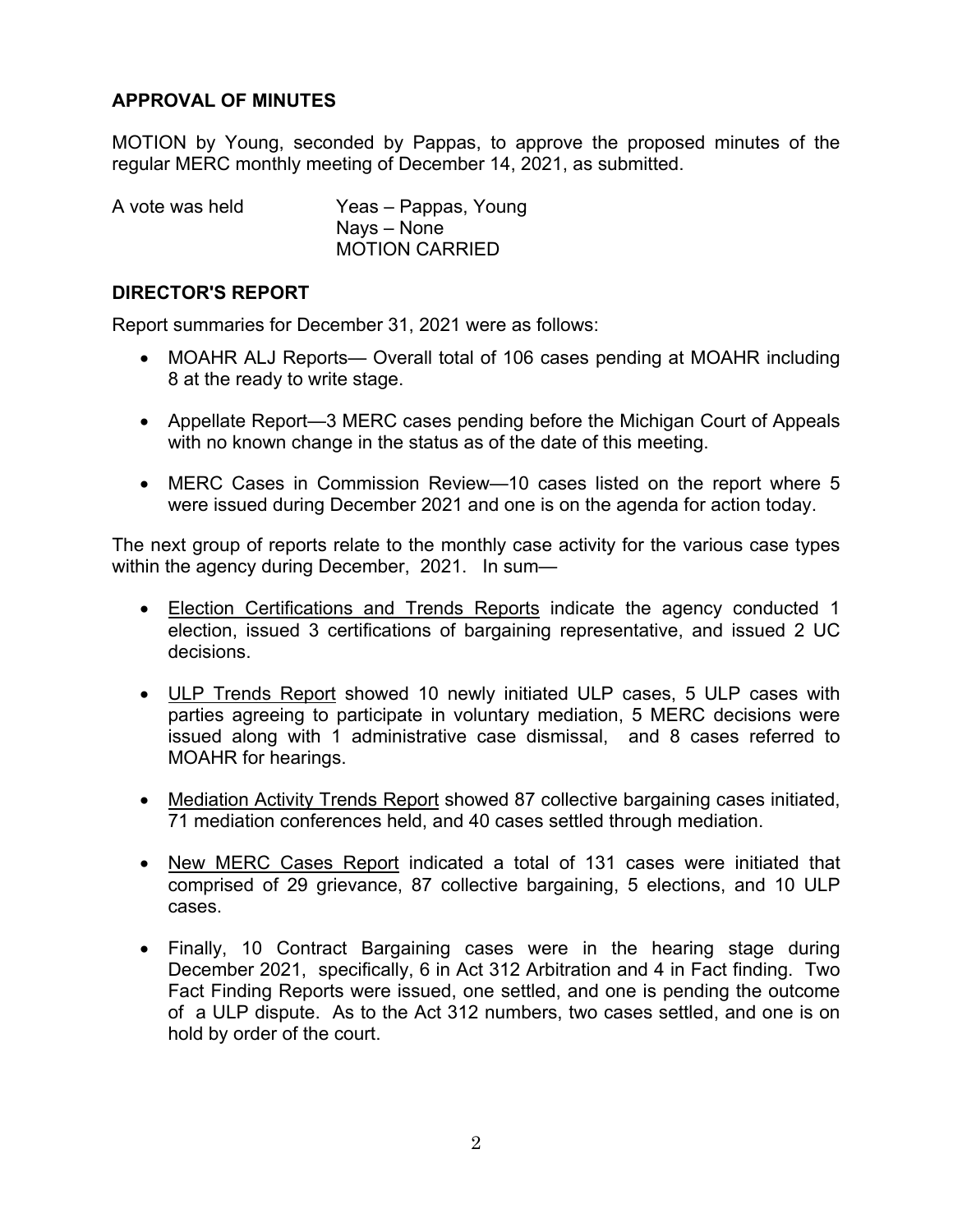### **ADMINISTRATIVE AGENDA**

1. Bureau Director's Updates:

Director McBride noted the following:

a. COVID-19 Impact:

The Office of State Employer extended the return to office date to February 28, 2022 in light of continuing COVID-19 concerns. There is a memo posted on MERC's website that is regularly updated as to the continued remote processing activity at the agency.

- b. Miscellaneous:
	- 1. LEO Strategic Plan: The 2022 LEO plan has been launched and several agencies have assigned representatives to participate in the ongoing discussions. Ashley Rahrig and Robert Strassberg are the participants from this agency.
	- 2. State Bar of Michigan: On January 21, 2022, the Labor and Employment Law Section of the State Bar of Michigan will conduct its Annual Mid-Winter Conference and Annual Meeting. This year Commission Chair Pappas and Director McBride will be co-presenters with the MERC Update Report. The event will be completely virtual.
- c. The next regular meeting of the Commission was confirmed for Tuesday, February 8, 2022, at 10:00 a.m. at Detroit Cadillac Place. It was moved by Young and seconded by Pappas to approve the meeting date and time.

| A vote was held: | Yeas – Pappas, Young   |
|------------------|------------------------|
|                  | Nays – None            |
|                  | <b>MOTION CARRIED.</b> |

## **DECISIONAL AGENDA**

The Commission decided the following matters:

 *Allen Park Public Schools & Allen Park Education Association, MEA/NEA*, Case No. 20-I-1406-CE

Staff Attorney Carl Wexel provided a brief summary of the case filed by the Union. It was moved by Young and seconded by Pappas to affirm the ALJ's Decision and Recommended Order to dismiss the unfair labor practice charge as outlined in the decision.